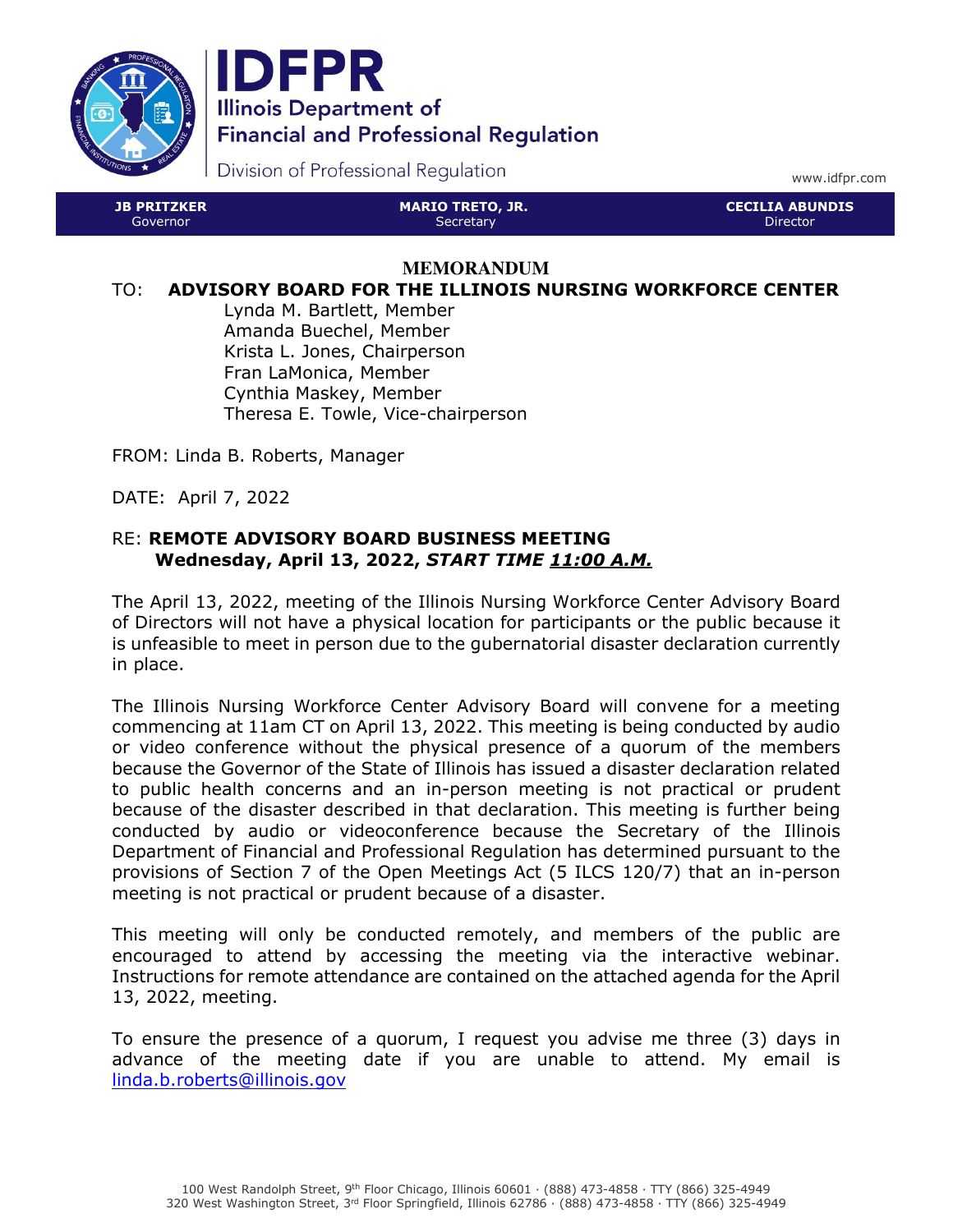# You can attend virtually through WebEx by accessing the meeting link:

#### Join from the meeting link

https://illinois.webex.com/illinois/j.php?MTID=m9f398dc4a6bfb14432db294251e6f880

#### Join by meeting number

Meeting number (access code): 2457 953 3433 Meeting password: j7sS8tDsgP4

#### Tap to join from a mobile device (attendees only)

+1-312-535-8110,,24579533433## United States Toll (Chicago) +1-415-655-0002,,24579533433## US Toll

#### Join by phone

+1-312-535-8110 United States Toll (Chicago) +1-415-655-0002 US Toll Global call-in numbers

#### Join from a video system or application

Dial 24579533433@illinois.webex.com

You can also dial 173.243.2.68 and enter your meeting number.

# The Illinois Nursing Workforce Center Advisory Board Agenda

### I. Call to Order, Rules of Conduct, Introductions

- 1. Rules:
	- Mute, all participants will be placed on mute when the meeting begins
	- Unmute yourself when it is your time to present or when you wish to speak

# II. Declaration of a Quorum

# III. Approval of Minutes (Action)

- 1. Approval of the December 8, 2021, Illinois Nursing Workforce Center Advisory Board meeting minutes
- 2. Approval of the February 9, 2022, Illinois Nursing Workforce Center Advisory Board meeting minutes

# IV. Announcements

- 1. COVID-19 Illinois Department of Public Health (IDPH) update
- 2. IDFPR 2022 RN, APRN, FPA-APRN license renewal
- 3. National Forum of State Nursing Workforce Centers: Swing for the Fences! Changing the Nursing Workforce Game; Las Vegas, Nevada, June 20-22, 2022
- 4. Illinois Nurses Foundation 40-under-40 Nurse Emerging Nurse Leader Annual Recognition. Nominations due April 15, 2022, recognition event September 22, 2022
- 5. Illinois Department of Public Health Nursing Education Scholarship Program (IDPH NESP) annual deadline for online applications is April 30

### V. New Business

1. Illinois licensure of internationally educated nurses

### VI. Old Business

1. Annual RN, APRN, FPA-APRN survey questions, review potential revisions